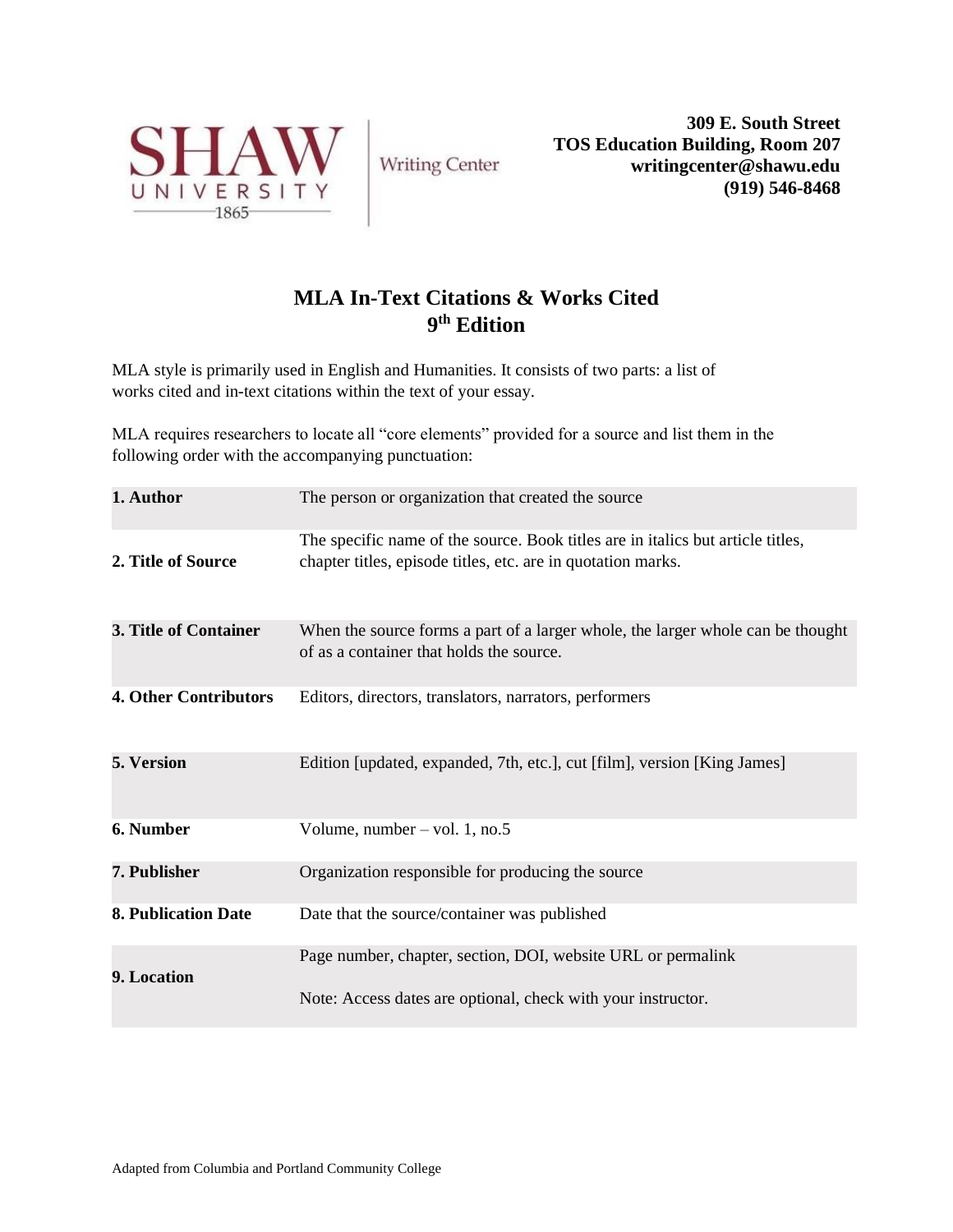## **Title Page**

MLA does not require you to create a cover page when you complete your research paper, but some instructors may require it.

### **Title Page Requirements:**

- A header in the upper right-hand corner: give your last name, followed by a space with the page number. This should be included on all pages, one-half inch from the top.
- Your name, instructor's name, the course, and the due date should be the first four lines of the document.
- Right after, add the title on a new, double-spaced line and center it.
- Add a double space after the title and start with the first line of the text.

| 1-inch<br>margins              |                                                                                            | Sato 1                                             | $1$ -inch<br>margins |
|--------------------------------|--------------------------------------------------------------------------------------------|----------------------------------------------------|----------------------|
| Samson E. Sato                 | <b>Your First and Last Name</b>                                                            | <b>Running Head:</b><br>Last + Name Page #         |                      |
| Dr. David Maxwell              | <b>Class or Course Name</b>                                                                |                                                    |                      |
| <b>EDU 200</b>                 | <b>Teacher's Name</b>                                                                      |                                                    |                      |
| 25 Feb. 2020                   | Date paper is due                                                                          | Double-spaced,<br>Plain text,<br><b>Title case</b> |                      |
| <b>Title of Your Paper</b>     | Piaget's Journey to Understanding the Child's Mind                                         |                                                    |                      |
| $%$ inch $\equiv$<br>indent    | $\rightarrow$ The theory of cognitive development, created by psychologist Jean Piaget, is |                                                    |                      |
|                                | a theory that helps us understand how human intelligence develops. Piaget                  |                                                    |                      |
|                                | interviewed and observed children during his experiments and created four stages           |                                                    |                      |
|                                | of cognitive development: the sensorimotor, preoperational, concrete operational,          |                                                    |                      |
| and format operational period. |                                                                                            |                                                    |                      |

## **Sample Title Page**

If your instructor asks for a title page, include the following:

- University/school's name
- Title of the paper
- The subtitle, if you have one
- Your name
- Course name and number
- Professor's Name
- Due date



**Sample Title Page**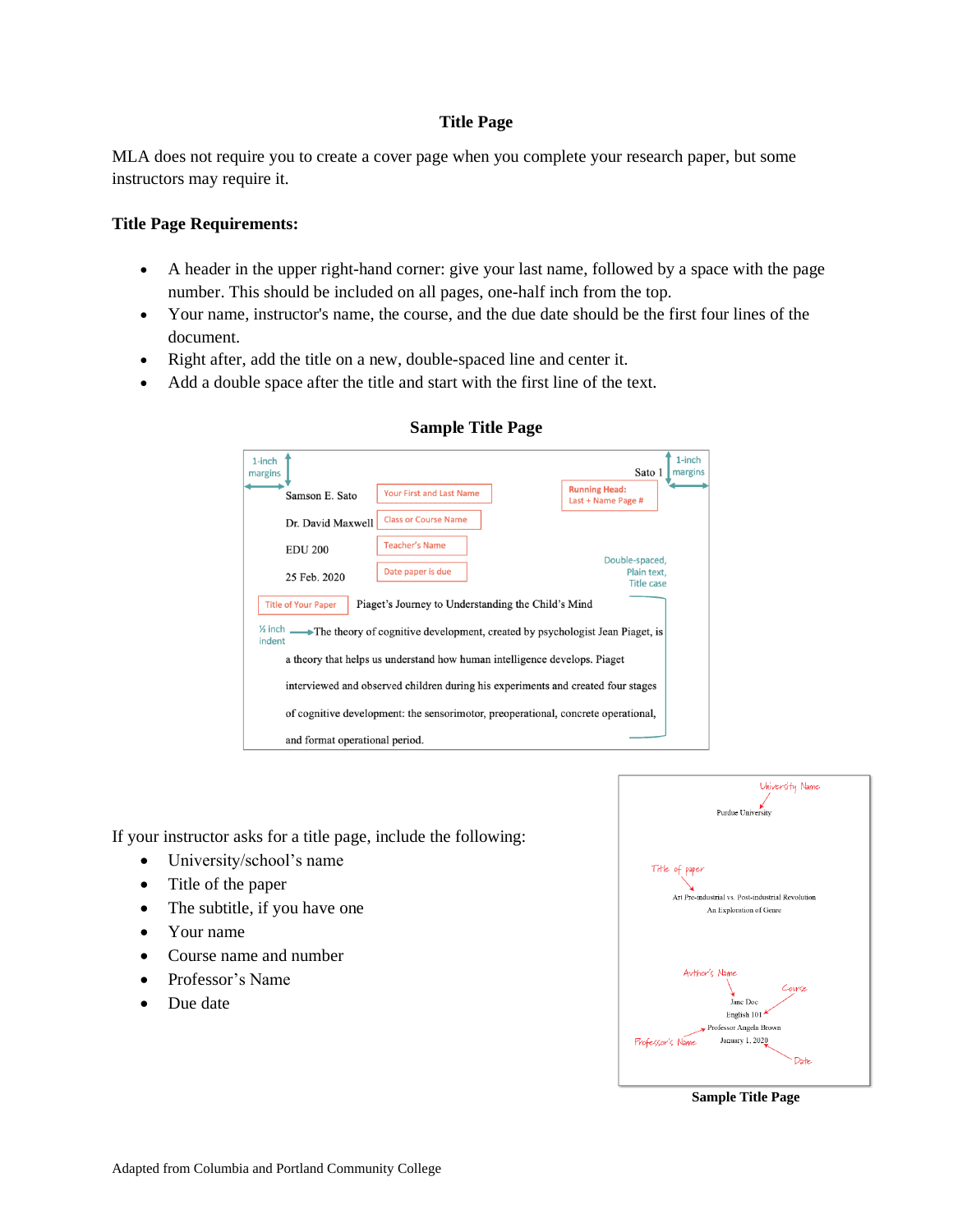### **Works Cited**

In MLA, a Works Cited is a list of all the sources you have used to research your paper. The list of sources used appears on a separate page at the end of an essay. It is titled (centered, no quotation marks, no underline):

#### **When formatting a Works Cited, you must adhere to the following guidelines:**

- 1. The list of sources should be arranged alphabetically by the author's last name, or if there is no author, by the first word in the title. When arranging the list ignore, but do not omit, "The", "An" or "A" at the beginning of the title.
- 2. After the first line, each entry is indented  $\frac{1}{2}$  inch. This is called a hanging indent.
- 3. Each entry presents information in a specific order: the author's name, the title, the publication information.
- 4. Double-space the entire list, both between and within entries.
- 5. Each citation in a Works Cited lists ends with a period.
- 6. Citations must appear both in the text of your paper (in-text citations) and in the works cited list at the end of your paper.

With a few exceptions, the punctuation for citations in the works cited list is restricted to commas and periods and follows a format. Periods are used after the author, after the title of the source, and at the end of the information for each source. Commas are used in the author's name and between elements within each container.

|                       |                 |                                       | <b>Sample Works Cited</b>                                                                                  |                         |                  |
|-----------------------|-----------------|---------------------------------------|------------------------------------------------------------------------------------------------------------|-------------------------|------------------|
|                       |                 |                                       |                                                                                                            | Your name & page number |                  |
|                       |                 |                                       | Centered at the top                                                                                        | Last Name 1             |                  |
|                       | Author          | <b>Article Title</b>                  | <b>Works Cited</b>                                                                                         |                         |                  |
|                       |                 |                                       | Koebler, Jason. "Cyberbullying Growing More Malicious, Experts Say." US News, 3 June 2011,                 |                         |                  |
| Hanging               |                 |                                       | www.usnews.com/education/blogs/high-school-notes/2011/06/03/cyber-bullying-growing-more-                   |                         |                  |
| indent                |                 | malicious-experts-say.                | <b>Book Title</b>                                                                                          |                         |                  |
|                       |                 |                                       | Kowalski, Robin M. and Sue Limber. Cyberbullying: Bullying in the Digital Age. 2 <sup>nd</sup> ed., Wiley- |                         |                  |
| Double                | Blackwell, 2012 |                                       | Publisher & Publication date                                                                               | Number                  |                  |
| spaced                |                 |                                       | Woda, Tim. "Cyberbullying: Children as Victims and Predators." USA Today Magazine, vol. 143, no.           |                         |                  |
|                       |                 | 2836, 2015, pp.32. MasterFILE Premier | Containers                                                                                                 |                         |                  |
| Alphabetical<br>order |                 |                                       | libproxy.pcc.edu/login?qurl=http%3a%2f%2fsearch.ebscohost.com%2flogin.aspx%3fdirect%3dtr                   |                         | Location<br>URL, |
|                       |                 |                                       | ue%26db%3df5h%26AN%3d100786211%26site%3dehost-live                                                         |                         | $no$ http://     |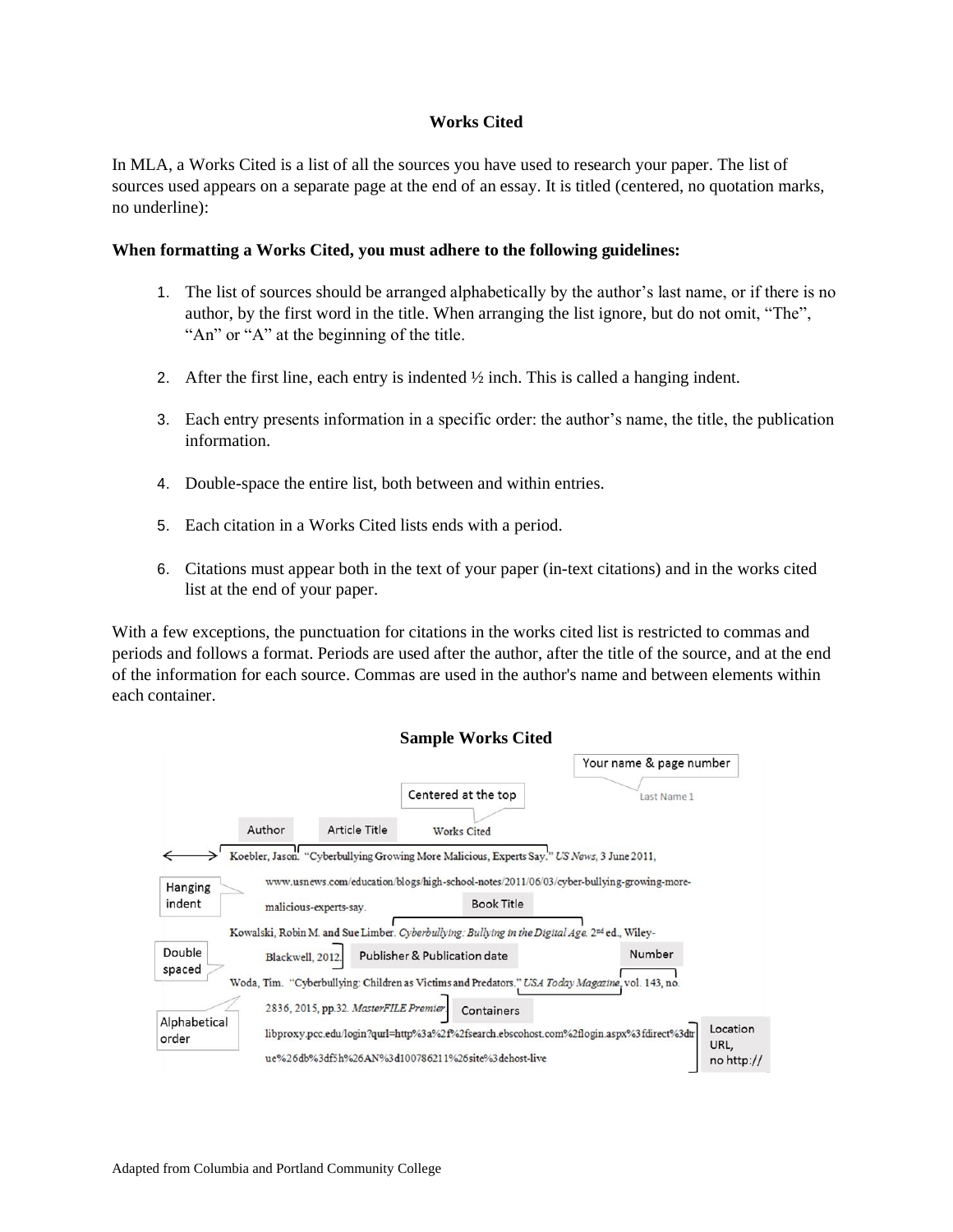## **Documentation Formats**

## **Books**

| Book (one author)                 | <b>Works Cited</b>                                                                                         |
|-----------------------------------|------------------------------------------------------------------------------------------------------------|
|                                   | Author Last Name, First Name. Book Title. Publisher, Publication Year.                                     |
|                                   | <b>Example:</b>                                                                                            |
|                                   | Alexis, Andre. Fifteen Dogs: An Apologue. Coach House Books, 2015.                                         |
|                                   | <b>In-Text Citation</b>                                                                                    |
|                                   | (Last Name page number)                                                                                    |
|                                   | <b>Example:</b> (Alexis 58)                                                                                |
| Book (two authors)                | <b>Works Cited</b>                                                                                         |
|                                   | Author Last Name, First Name and Author First Name, Last Name. Book Title.<br>Publisher, Publication Year. |
|                                   | <b>Example:</b>                                                                                            |
|                                   | Gillespie, Paula, and Neal Lerner. The Allyn and Bacon Guide to Peer Tutoring.                             |
|                                   | Allyn and Bacon, 2000.                                                                                     |
|                                   | <b>In-Text Citation</b>                                                                                    |
|                                   | (Author #1 Last Name and Author #2 Last Name)                                                              |
|                                   | <b>Example:</b> (Gillespie and Lerner 34)                                                                  |
| Book (three or more               | <b>Works Cited</b>                                                                                         |
| authors)                          | Author's Last Name, First Name, et al. Book Title. Publisher, Publication                                  |
|                                   | Year.                                                                                                      |
|                                   | <b>Example:</b>                                                                                            |
|                                   | Guttman, B., et al. Genetics: A Beginner's Guide. Oneworld, 2002.                                          |
|                                   | <b>In-Text Citation</b>                                                                                    |
|                                   | (Author #1 Last name et al. page number)                                                                   |
|                                   | <b>Example:</b> (Guttman et al. 77)                                                                        |
| Chapters and Works in Works Cited |                                                                                                            |
| Anthologies with an               | Author Last name, First Name. "Title of Essay." Title of Collection, edited by                             |
| Author                            | Editor Name(s). Publisher, Publication Year, pp. xxx-xxx (page range of                                    |
|                                   | entry).                                                                                                    |
|                                   | <b>Example:</b>                                                                                            |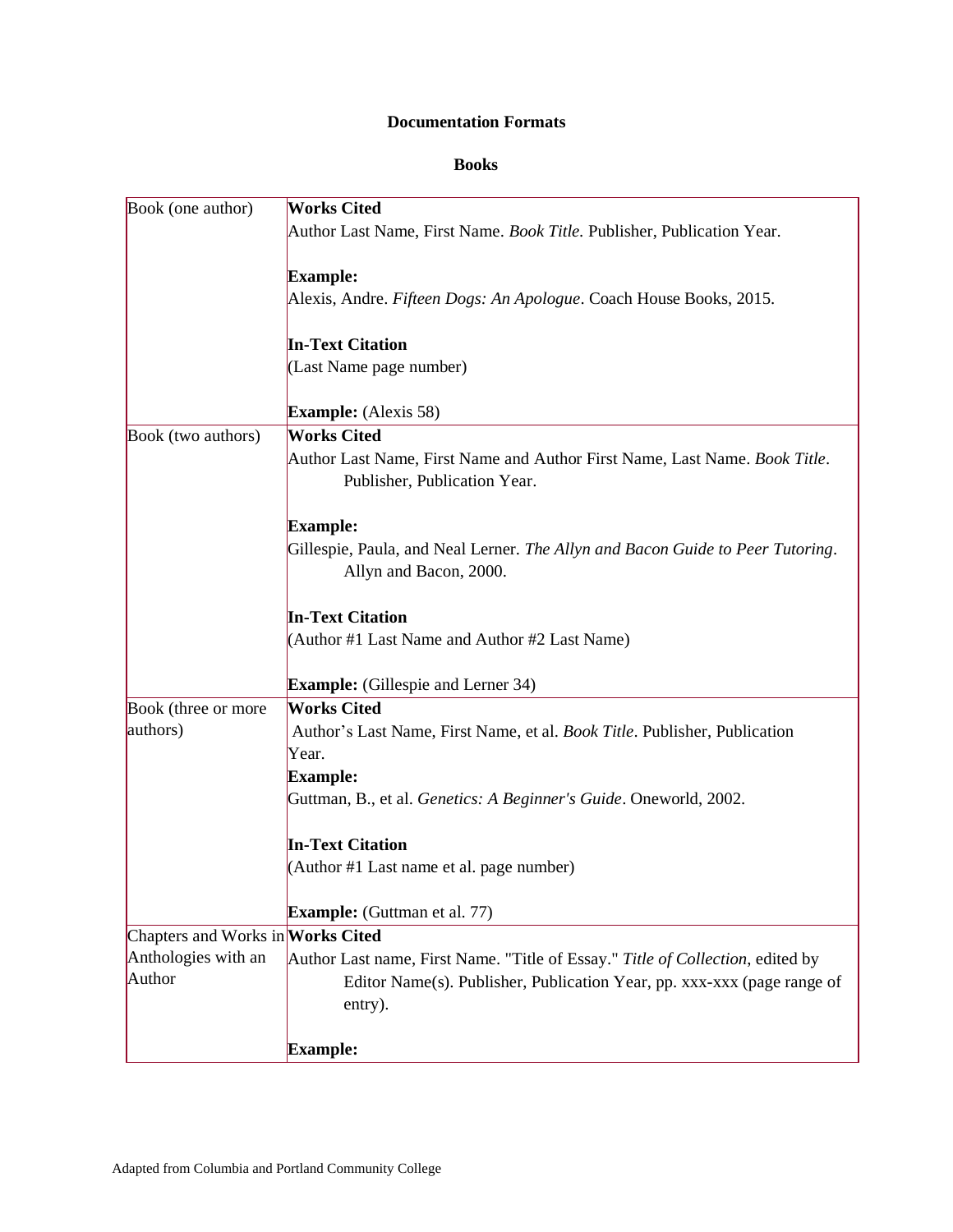| Brant, Beth. "Coyote Learns a New Trick." An Anthology of Canadian Native       |
|---------------------------------------------------------------------------------|
| <i>Literature in English, edited by Daniel David Moses and Terry</i><br>Goldie. |
| Oxford UP, 1992, pp. 148-150.                                                   |
|                                                                                 |
| <b>In-Text Citation</b>                                                         |
| (Author Last Name page number)                                                  |
|                                                                                 |
| <b>Example:</b> (Brant 149)                                                     |

## **Journal Articles**

| Journal Article | <b>Works Cited</b>                                                                     |
|-----------------|----------------------------------------------------------------------------------------|
| (one author)    | Author Last Name, First Name. "Title of Article." Title of Journal, vol., issue no.,   |
|                 | Publication Year, pp. xxx-xxx (page range).                                            |
|                 |                                                                                        |
|                 | <b>Example:</b>                                                                        |
|                 | Langhamer, Claire. "Love and Courtship in Mid-Twentieth-Century England."              |
|                 | Historical Journal, vol. 50, no. 1, 2007, pp. 173-96                                   |
|                 | <b>In Text Citation</b>                                                                |
|                 | (Last Name page number)                                                                |
|                 |                                                                                        |
|                 | <b>Example:</b> (Langhamer 175)                                                        |
| Journal Article | <b>Works Cited</b>                                                                     |
| (two authors)   | Author Last Name, First Name and First Name Last Name. "Title of Article." Journal     |
|                 | Title, vol., issue no., Publication Year, pp. xxx-xxx (page range).                    |
|                 | <b>Example:</b>                                                                        |
|                 | Conatser, Phillip, and Martin Block. "Aquatic Instructors' Beliefs Toward              |
|                 | Inclusion." Therapeutic Recreation Journal, vol. 35, no. 2, 2001, pp. 170-184.         |
|                 | <b>In-Text Citation</b>                                                                |
|                 | (Author #1 Last Name and Author #2 Last Name page number)                              |
|                 | <b>Example:</b> (Conatser and Block 177)                                               |
| Journal Article | <b>Works Cited</b>                                                                     |
| (three or more  | Author #1 Last Name, First Name, et al. "Title of Article." Journal Title, vol., issue |
| authors)        | no., pp. xxx-xxx (page range).                                                         |
|                 | <b>Example:</b>                                                                        |
|                 | Westhues, Adam, et. al. "A SWOT Analysis of Social Work Education in                   |
|                 | Canada." Social Work Education, vol. 20, no. 1 pp. 35-56.                              |
|                 |                                                                                        |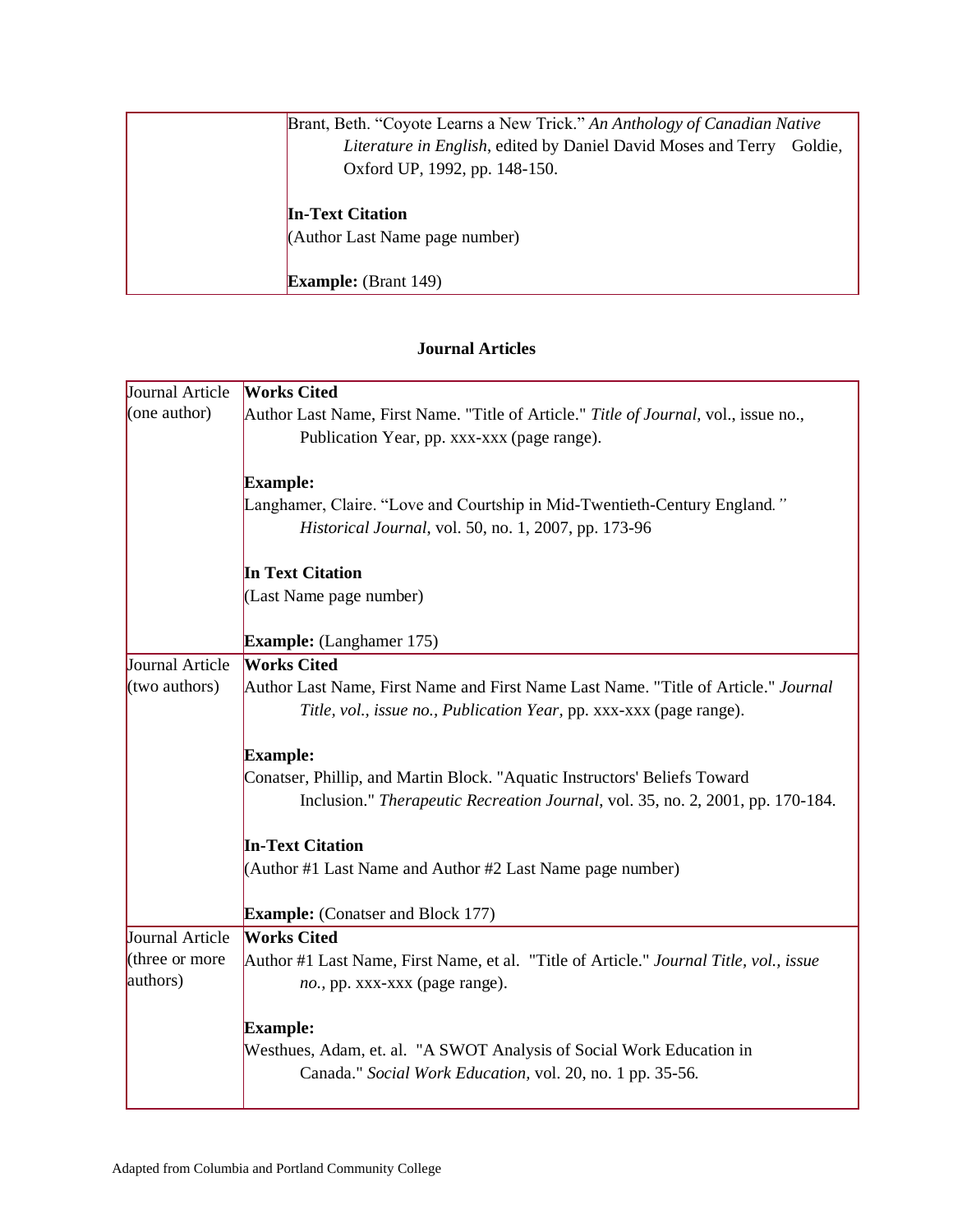|                 | <b>In-Text Citation</b>                                                                           |
|-----------------|---------------------------------------------------------------------------------------------------|
|                 | (Author #1 Last name et al. page number)                                                          |
|                 |                                                                                                   |
|                 | <b>Example:</b> (Westhues et. al. 42)                                                             |
| Journal Article | <b>Works Cited</b>                                                                                |
| from Library    | Author's Last Name, First Name. "Title of Article" <i>Name of Journal</i> , vol., issue no., Date |
| Database with   | of Publication, pp. xxx-xxx (page range). Name of Database, doi:DOI number.                       |
| <b>DOI</b>      |                                                                                                   |
|                 | <b>Example:</b>                                                                                   |
|                 | Guillen, Jorge. "Does Financial Openness Matter in the Relationship Between                       |
|                 | Financial Development and Income Distribution in Latin America?" <i>Emerging</i>                  |
|                 | Markets Finance & Trade, vol. 52, no. 5, 2016, pp. 1145-1155. Business Source                     |
|                 | Complete, doi:10.1080/1540496X.2015.1046337.                                                      |
|                 | <b>In-Text Citation</b>                                                                           |
|                 | (Author Last Name page number)                                                                    |
|                 | <b>Example:</b> (Guillen 1146)                                                                    |

# **Online Articles**

| Article (found             | <b>Works Cited</b>                                                                              |
|----------------------------|-------------------------------------------------------------------------------------------------|
|                            |                                                                                                 |
| on web page)               | Author's Last Name, First Name. "Title of Article:" <i>Publisher</i> , Date of publication, URL |
|                            |                                                                                                 |
|                            | <b>Example:</b>                                                                                 |
|                            | Miller, Laura. "The Evolutionary Argument for Dr. Seuss." Salon, 18 May 2009,                   |
|                            | www.salon.com/2009/05/18/evocriticism/.                                                         |
|                            |                                                                                                 |
|                            | <b>In-Text Citation</b>                                                                         |
|                            | (Author Last Name)                                                                              |
|                            |                                                                                                 |
|                            |                                                                                                 |
|                            | <b>Example:</b> (Miller)                                                                        |
| Website (known Works Cited |                                                                                                 |
| author)                    | Author's Last Name, First Name. Title of Website, Date of copyright or date last                |
|                            | modified/updated, URL.                                                                          |
|                            |                                                                                                 |
|                            | <b>Example:</b>                                                                                 |
|                            | Mabillard, Amanda. Shakespeare Online, 29 Dec. 2011, www.shakespeare-                           |
|                            | online.com                                                                                      |
|                            |                                                                                                 |
|                            |                                                                                                 |
|                            | <b>In-Text Citation</b>                                                                         |
|                            | (Author's Last Name)                                                                            |
|                            |                                                                                                 |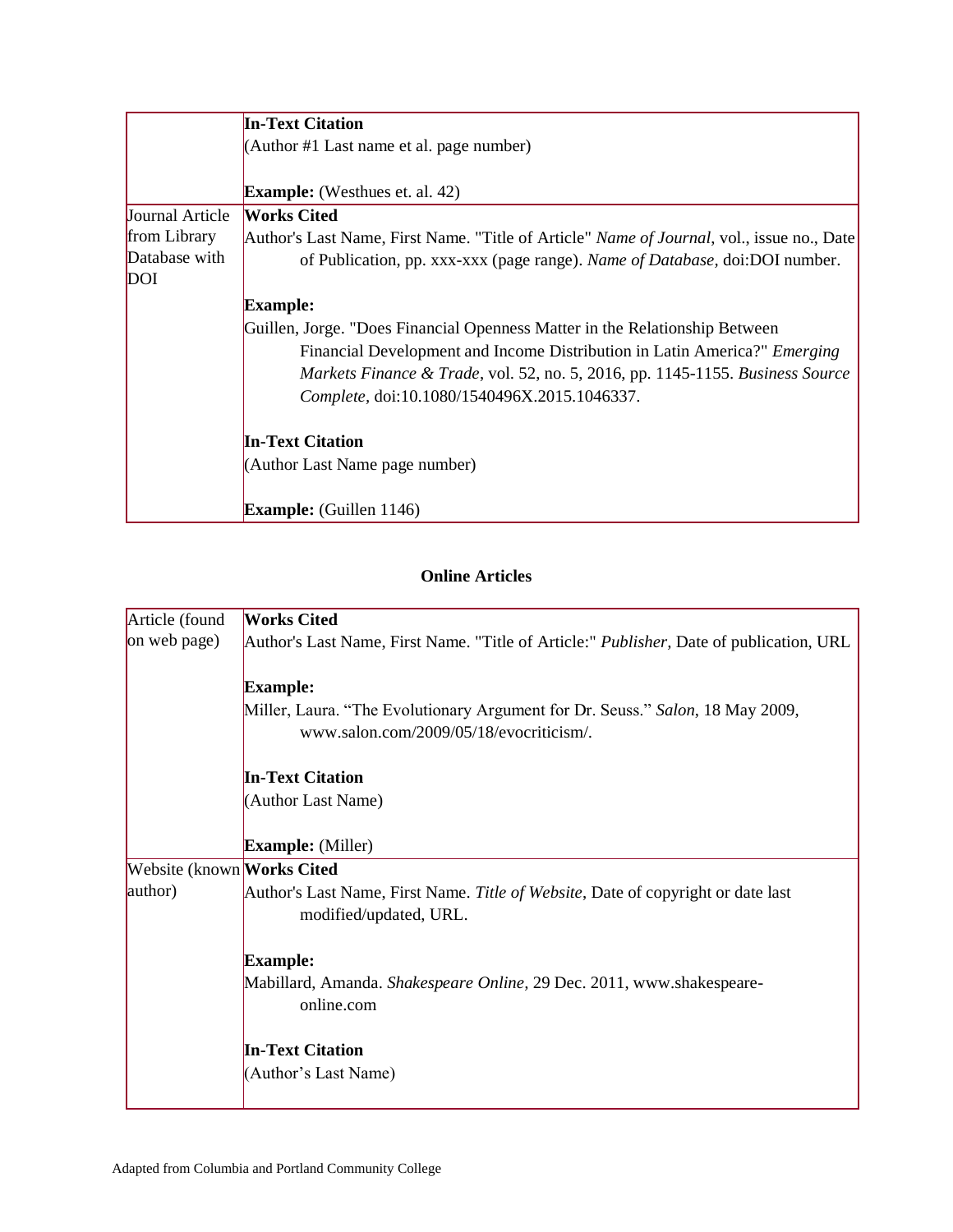|                          | Example: (Mabillard)                                                                                    |
|--------------------------|---------------------------------------------------------------------------------------------------------|
|                          |                                                                                                         |
| Website/web              | <b>Works Cited</b>                                                                                      |
| page (unknown<br>author) | "Title of Page or Document." Title of Website, Date of copyright or date last<br>modified/updated, URL. |
|                          | <b>Example:</b>                                                                                         |
|                          | "How to Teach Yourself Guitar." eHow, www.ehow.com/how_5298173_teach-<br>yourself-guitar.html.          |
|                          | <b>In-Text Citation</b>                                                                                 |
|                          | ("Title of Page or Document")                                                                           |
|                          | <b>Example:</b> ("How to Teach")                                                                        |
| <b>Blog Post</b>         | <b>Works Cited</b>                                                                                      |
|                          | Author's Last Name, First Name. "Title of Blog Post." Name of Blog, Blog                                |
|                          | Network/Publisher if given, Day Month Year of blog post, URL.                                           |
|                          | <b>Example:</b>                                                                                         |
|                          | Naish, Darren. "If Bigfoot Were Real." Tetrapod Zoology, Scientific American Blogs, 27                  |
|                          | June 2016, blogs.scientificamerican.com/tetrapod-zoology/if-bigfoot-were-real/.                         |
|                          | <b>In-Text Citation</b>                                                                                 |
|                          | (Author's Last Name)                                                                                    |
|                          | <b>Example:</b> (Naish)                                                                                 |

\* Note: The ninth edition of MLA does not require that you include a date of access—the date on which you consulted a source—when you cite an online work from a reliable, stable source. However, you may include an access date as an optional element if it will be useful to others.

## **Film and Videos**

| Film | Works Cited                                                                           |
|------|---------------------------------------------------------------------------------------|
|      | <i>Title of Movie.</i> Contributor(s). Publisher/Production Company, Year of Release. |
|      | <b>Example:</b>                                                                       |
|      | The Grand Budapest Hotel. Directed by Wes Anderson. Performance by Ralph Fiennes,     |
|      | Twentieth Century Fox Home Entertainment, 2014.                                       |
|      | <b>In-Text Citation</b>                                                               |
|      | ( <i>Title of Movie</i> Start Time of Relevant Section-End Time of Section)           |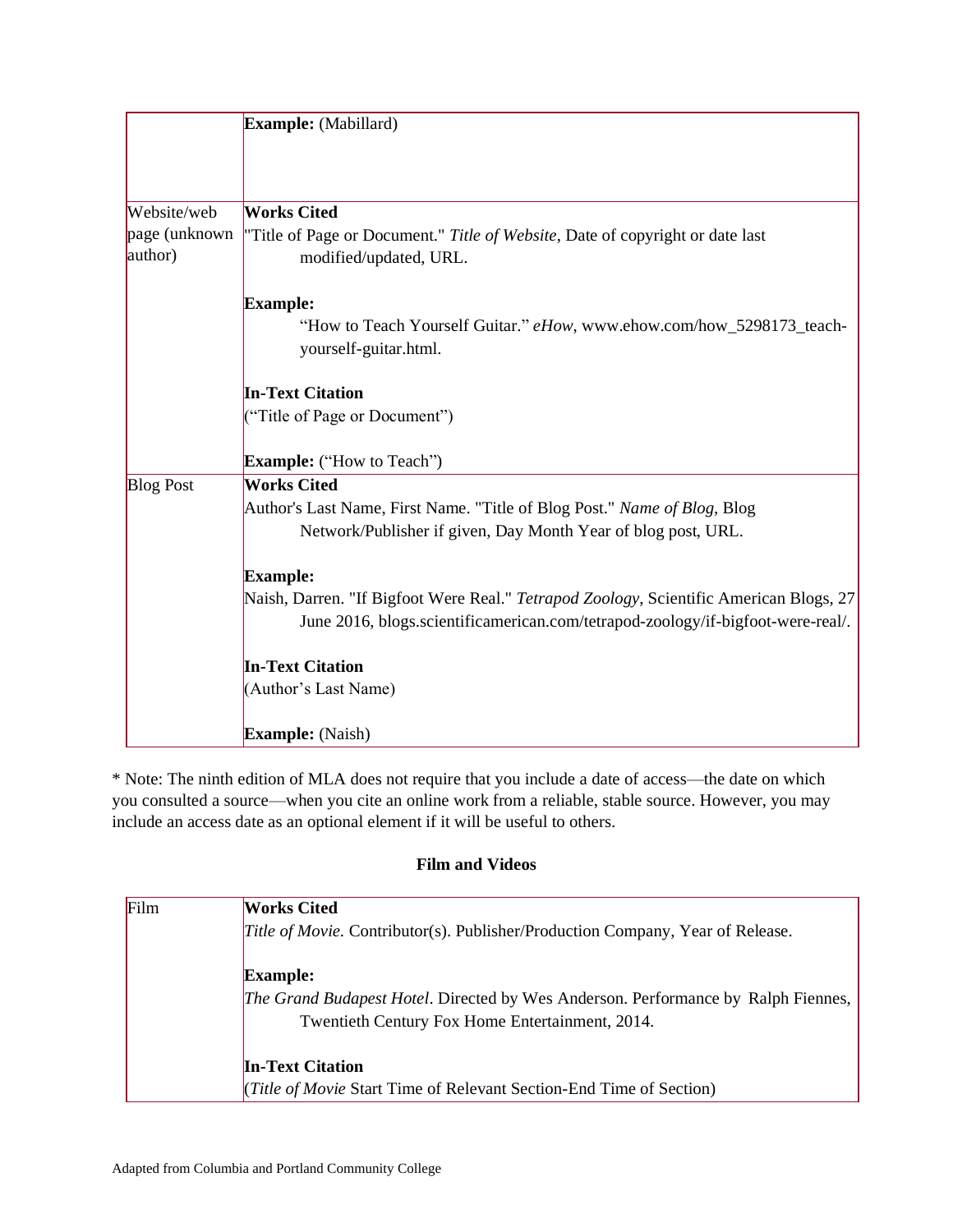|                                               | <b>Example:</b> (Grand Budapest 01:18:29-49)                                                                                                                                                                                                        |
|-----------------------------------------------|-----------------------------------------------------------------------------------------------------------------------------------------------------------------------------------------------------------------------------------------------------|
|                                               | Note: Typically films, television episodes, and other performances have many<br>contributors. After the title, list the contributors most relevant to your project. Most<br>common contributors listed include directors, creators, and performers. |
| Film from a                                   | <b>Works Cited</b>                                                                                                                                                                                                                                  |
| Streaming<br>Video Service<br>(Netflix, Hulu, | Title of Movie. Contributor(s). Publisher/Production Company, Year of Release. Name of<br>Streaming Service.                                                                                                                                        |
| Amazon Prime,                                 | <b>Example:</b>                                                                                                                                                                                                                                     |
| etc.)                                         | Coraline. Directed by Henry Selick, screenplay by Henry Selick and Neil<br>Gaiman, Laika, 2009. Netflix.                                                                                                                                            |
|                                               | <b>In-Text Citation</b>                                                                                                                                                                                                                             |
|                                               | (Title of Movie Start Time of Relevant Section-End Time of Section)                                                                                                                                                                                 |
|                                               | <b>Example:</b> ( <i>Coraline</i> 1:25:15-01:40:05)                                                                                                                                                                                                 |
| Television                                    | <b>Works Cited</b>                                                                                                                                                                                                                                  |
| Episode from a<br>Streaming<br>Video Service  | "Title of Episode." Title of TV Series, Contributors Name(s), season, episode, Production<br>Company, Year of Release, Name of Streaming Service.                                                                                                   |
| (Netflix, Hulu,                               | <b>Example:</b>                                                                                                                                                                                                                                     |
| Amazon, etc.)                                 | "The Gathering." Outlander, developed by Ronald D. Moore, performances by Caitriona<br>Balfe and Sam Heughan, season 1, episode 4, Left Bank Picture/Sony Pictures<br>Television Production, 2014. Netflix.                                         |
|                                               | <b>In-Text Citation</b>                                                                                                                                                                                                                             |
|                                               | ("Title of Episode" Start Time of Relevant Section-End Time of Section)                                                                                                                                                                             |
|                                               | Example: ("The Gathering" 05:34-05:56)                                                                                                                                                                                                              |
| YouTube                                       | <b>Works Cited</b>                                                                                                                                                                                                                                  |
| Videos                                        | Last Name, First Name of video creator or Username of Creator. "Title of Video." Title<br>of the Hosting Website, uploaded by Username, Day Month Year of Publication,<br>URL of video.                                                             |
|                                               | <b>Example:</b>                                                                                                                                                                                                                                     |
|                                               | Sethi, Ramit. "How to Write a Winning Resume, With Ramit Sethi." YouTube, uploaded<br>by I Will Teach You to Be Rich, 23                                                                                                                            |
|                                               | June 2015, www.youtube.com/watch?v=_0fjkKCsM1w.                                                                                                                                                                                                     |
|                                               | Note: If the video creator is unknown, begin the citation with the title of the video.                                                                                                                                                              |
|                                               | <b>In-Text Citation</b>                                                                                                                                                                                                                             |